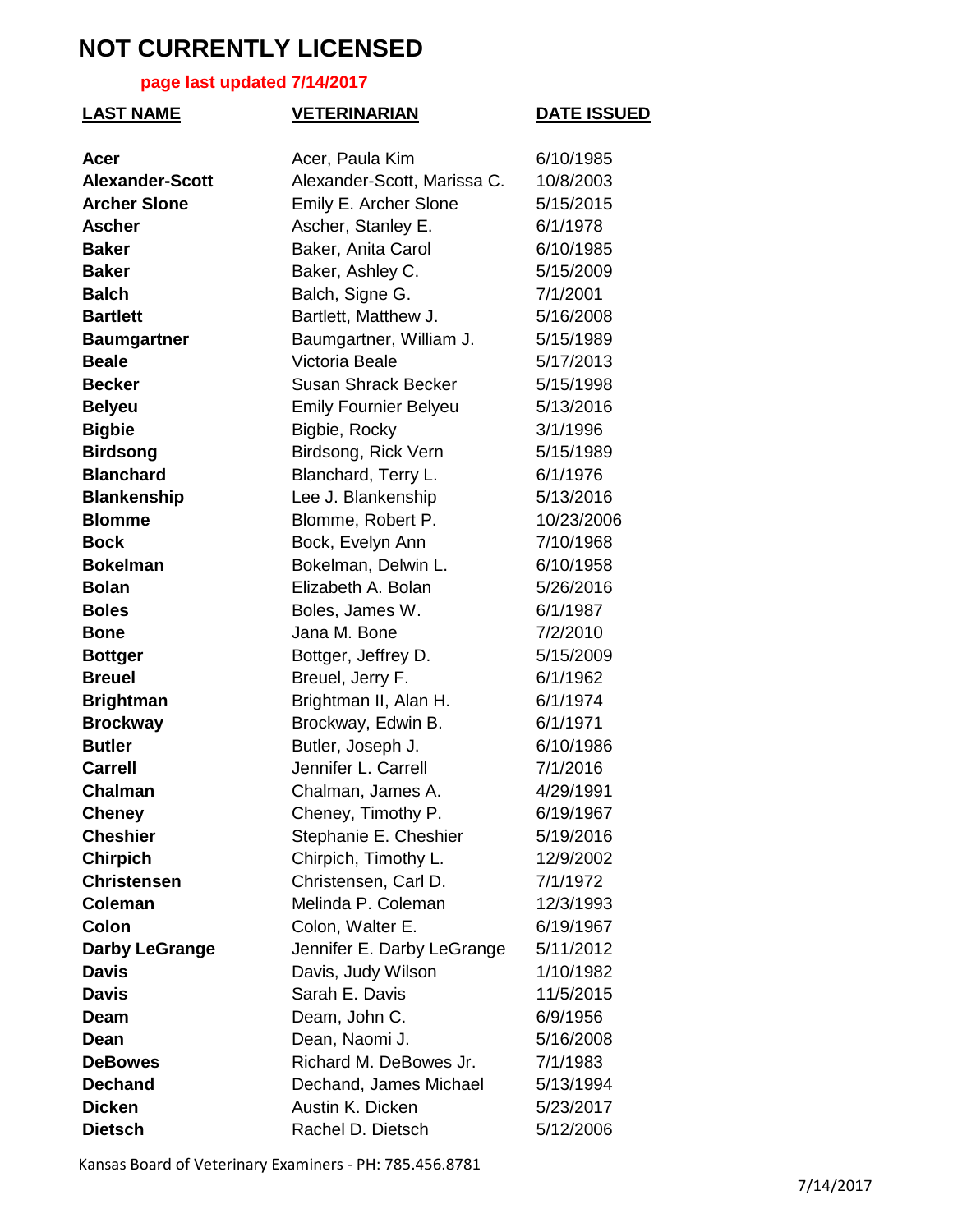#### **page last updated 7/14/2017**

| <b>LAST NAME</b>        | <b>VETERINARIAN</b>         | <b>DATE ISSUED</b> |
|-------------------------|-----------------------------|--------------------|
| <b>Ditton Jensen</b>    | Regina Ditton Jensen        | 7/1/1998           |
| Dow                     | Dow, Benjamin Bradford      | 6/19/1967          |
| <b>Dressler</b>         | Cody R. Dressler            | 5/13/2016          |
| <b>Durbian</b>          | Durbian, Jeanne L.          | 6/10/1983          |
| <b>Edwards</b>          | Edwards, Thomas A.          | 7/1/1995           |
| <b>Ehling</b>           | Ehling, Tara JS             | 5/11/2007          |
| <b>Ellithorpe</b>       | Ellithorpe, Jack E.         | 6/1/1970           |
| <b>Elsom</b>            | David M. Elsom              | 6/6/1979           |
| <b>Exline</b>           | Exline, Brock W.            | 5/15/1992          |
| <b>Fahlman</b>          | Fahlman, Dean K.            | 5/21/2004          |
| <b>Fortney</b>          | Fortney, William D.         | 9/20/1988          |
| <b>Foust</b>            | Chad R. Foust               | 5/13/2016          |
| <b>Freifeld</b>         | Freifeld, Jodi C.           | 6/1/2009           |
| <b>Fry</b>              | Jacqueline C. Fry           | 5/15/2009          |
| <b>Furman</b>           | Furman, Thomas J.           | 5/21/2004          |
| <b>Garrison</b>         | Lacey A. Garrison           | 5/21/2004          |
| Geeding                 | Geeding, Phillip W.         | 11/15/1976         |
| Gerboth                 | Amanda M. Gerboth           | 5/16/2011          |
| <b>Gibson</b>           | Gibson, Paula Mae           | 5/14/1993          |
| <b>Gibson</b>           | Stephan C. Gibson           | 5/11/2012          |
| <b>Goedde Stanberry</b> | Terezie S. Goedde Stanberry | 7/1/2002           |
| Goldberg                | Allison D. Goldberg         | 5/13/2016          |
| Graham                  | Graham, Sam L.              | 6/10/1959          |
| Groom                   | Groom, Lana                 | 7/1/1996           |
| <b>Hackett</b>          | Hackett, Clarissa D.        | 5/17/2002          |
| Hagedorn                | Travis M. Hagedorn          | 5/16/2008          |
| Hall                    | John A. Hall                | 5/13/2016          |
| <b>Hanzlicek</b>        | Hanzlicek, Andrew S.        | 5/12/2006          |
| <b>Harmon</b>           | Harmon, Catherine           | 6/19/1967          |
| <b>Harrison</b>         | Heather K. Harrison         | 3/25/2015          |
| <b>Hasch</b>            | Hasch, Kevin R.             | 5/25/1988          |
| Hayden                  | Hayden, Heath B.            | 8/18/2008          |
| <b>Head</b>             | <b>Valerie Head</b>         | 5/12/2017          |
| <b>Heaney</b>           | Allison M. Heaney           | 8/6/2012           |
| <b>Heinrich</b>         | Ellen R.E. Heinrich         | 5/13/2016          |
| <b>Herman</b>           | Julia A. Herman             | 10/1/2015          |
| <b>Hesser</b>           | Andrea C. Hesser            | 5/30/2013          |
| <b>Hoch</b>             | Hoch, Heather P.            | 5/21/2004          |
| <b>Hodes</b>            | Hodes, Katherine A.         | 8/17/2009          |
| <b>Hollis</b>           | Melia L. Hollis             | 5/11/2012          |
| Holm                    | Jennifer L. Holm            | 12/14/2015         |
| <b>Huggins</b>          | Huggins, Kathryn A.         | 7/1/2006           |
| <b>Jeffers</b>          | Jeffers, Marlin D.          | 6/19/1967          |
| Johnson                 | Johnson, Andrea H.          | 1/14/2008          |
| <b>Jones</b>            | Jones, Phillip D.           | 9/2/2009           |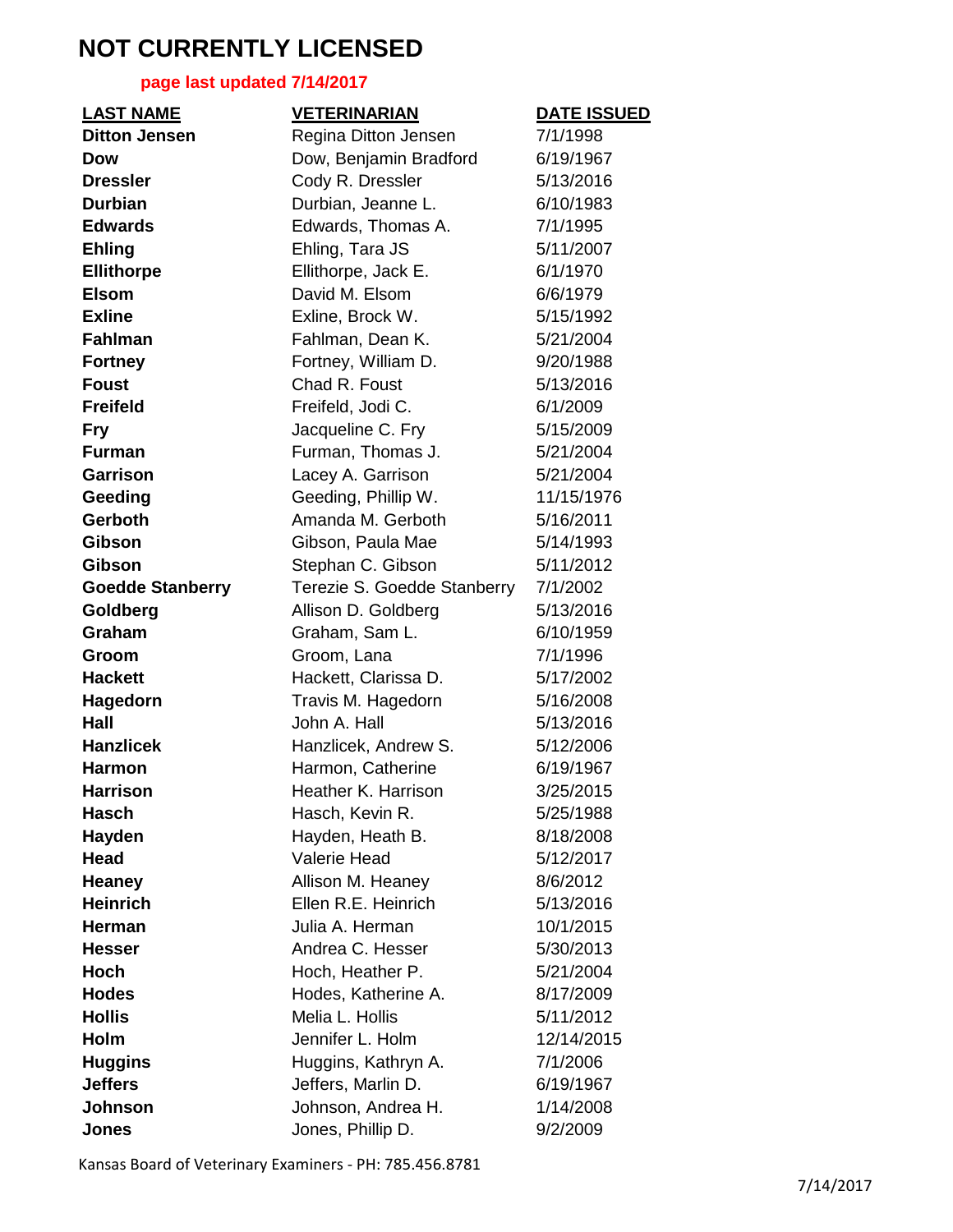### **page last updated 7/14/2017**

| <b>LAST NAME</b>   | <b>VETERINARIAN</b>        | <b>DATE ISSUED</b> |
|--------------------|----------------------------|--------------------|
| Juby               | Melissa D. Juby            | 5/24/2017          |
| <b>Kaptur</b>      | Kaptur, Ron J.             | 5/12/2006          |
| <b>Kastens</b>     | Kastens, James L.          | 6/8/1957           |
| <b>Kendrick</b>    | Candace I. Kendrick        | 5/13/2016          |
| Korani             | Hani M. Korani             | 5/18/2016          |
| Kottenstette       | John P. Kottenstette       | 11/10/2016         |
| <b>Kreager</b>     | Kenton S. Kreager          | 7/9/2015           |
| Lachowsky          | Lachowsky, Monica A.       | 5/14/2010          |
| Larsen             | Aaron K. Larsen            | 9/8/2014           |
| Lehr               | Jennifer M. Lehr           | 7/1/2006           |
| Leininger          | Leininger, Steven R.       | 9/11/2000          |
| Lempka             | Lempka, Stacy Jo           | 5/13/1994          |
| Lenz               | Nicole E. Lenz             | 5/13/2016          |
| Levshin            | Shoshana Levshin           | 5/13/2016          |
| Liebl              | Parker T. Liebl            | 5/19/2016          |
| Lineberger         | Lineberger, Jayce A.       | 6/5/1998           |
| Loesch             | Loesch, Lowell D.          | 6/1/1970           |
| Logan              | Michelle G. Logan          | 5/23/2017          |
| Lyle               | Lyle, John R.              | 5/12/1995          |
| Lyle               | Lyle, Stacy Marie          | 5/17/1996          |
| <b>MacGregor</b>   | MacGregor, Dugald Scott    | 10/21/2009         |
| <b>Martin</b>      | Martin, Charles L.         | 3/22/2000          |
| <b>Masters</b>     | Melissa L. Masters         | 6/25/2014          |
| <b>Maxwell</b>     | Maxwell, Jon S.            | 7/2/2001           |
| <b>McNitt</b>      | Katherine S. McNitt        | 5/12/2017          |
| <b>Mead</b>        | Mead, Renee A.             | 5/12/2008          |
| <b>Meilleur</b>    | Stephanie J. Meilleur      | 5/11/2012          |
| <b>Miller</b>      | Alex G. Miller             | 6/3/2016           |
| <b>Misak</b>       | Misak, Eldon Lee           | 6/19/1967          |
| Mog                | Mog, Steven R.             | 5/15/1989          |
| Moore              | Moore, Michael K.          | 7/10/1968          |
| <b>Morgulis</b>    | Danielle T. Morgulis       | 7/1/2016           |
| <b>Mullins</b>     | <b>Tracey Lynn Mullins</b> | 5/22/2015          |
| <b>Myers</b>       | Debra A. Myers             | 8/3/2016           |
| <b>Nawrocki</b>    | Nawrocki, Michael A.       | 10/3/2005          |
| <b>Nelson</b>      | Shanna R. Nelson           | 5/26/2016          |
| <b>Nicholson</b>   | Anne M. Nicholson          | 3/17/2014          |
| <b>Nicholson</b>   | Nicholson, Jacqueline A.   | 5/11/2007          |
| <b>Nietfeld</b>    | Nietfeld, Jerome C.        | 6/6/1979           |
| O'Brien            | Katie M. O'Brien           | 8/20/2012          |
| Olsen              | Lisa E. Olsen              | 5/16/2008          |
| Olsen              | Olsen, Tiffany             | 5/23/1995          |
| Olson              | Olson, Gary D.             | 7/1/1972           |
| <b>Oltjenbruns</b> | Oltjenbruns, Paul Thomas   | 5/25/1988          |
| Paegelow           | Jillian L. Paegelow        | 8/3/2015           |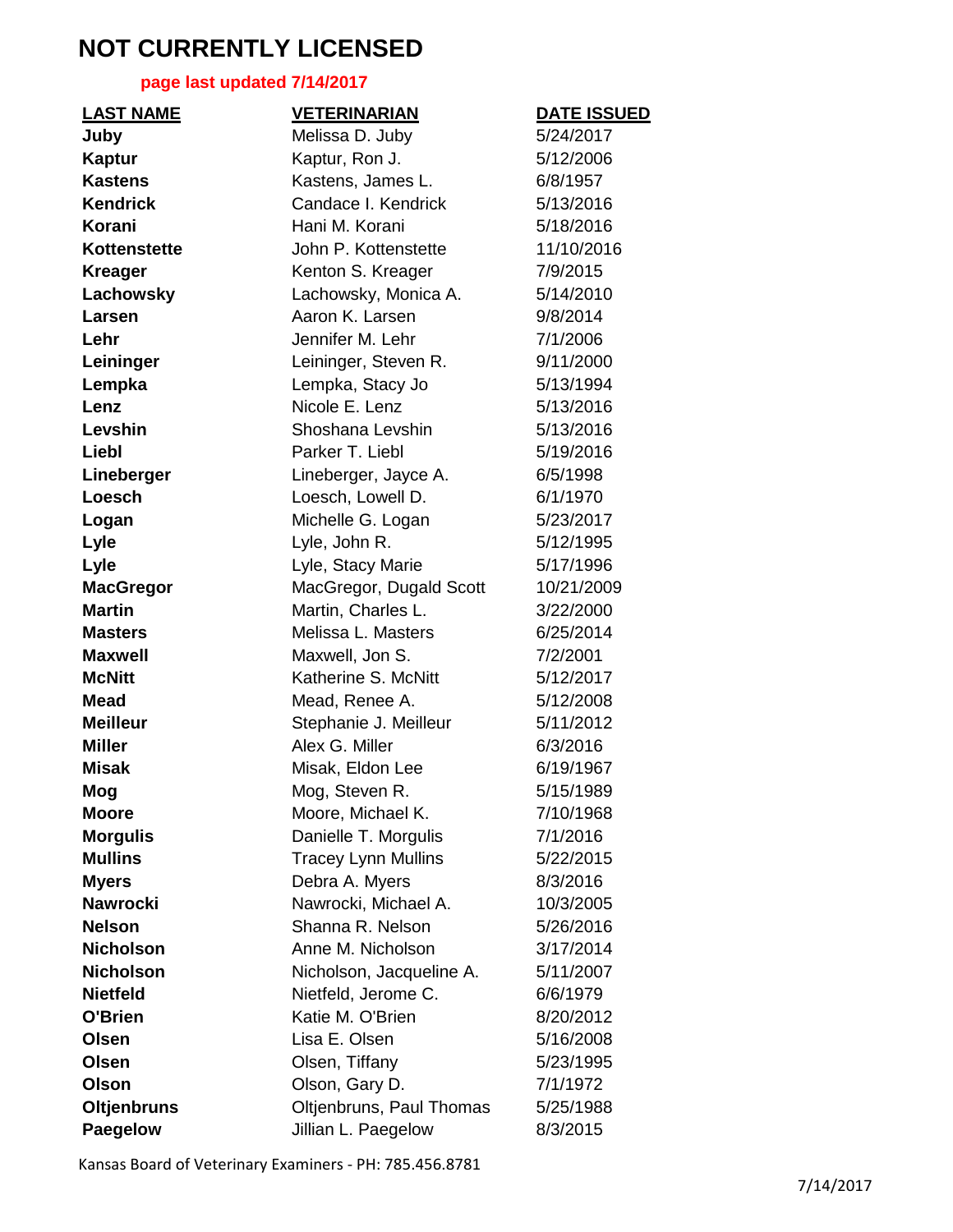### **page last updated 7/14/2017**

| <b>LAST NAME</b>     | <b>VETERINARIAN</b>         | <b>DATE ISSUED</b> |
|----------------------|-----------------------------|--------------------|
| <b>Parker</b>        | Parker, Roger Dale          | 6/6/1979           |
| <b>Pearson</b>       | Pearson, Merten G.          | 5/14/1993          |
| <b>Peterson</b>      | Peterson, Lori              | 8/28/1996          |
| <b>Phares</b>        | <b>Elizabeth Phares</b>     | 5/26/2009          |
| <b>Pierce-Hendry</b> | Pierce-Hendry, Stephanie A. | 5/24/2002          |
| <b>Pittman</b>       | Pittman, Barry Neil         | 5/17/1991          |
| <b>Popescu</b>       | Luca N. Popescu             | 5/15/2015          |
| Portanova            | Alexandra Z. Portanova      | 6/2/2016           |
| <b>Portillo</b>      | Portillo, Thomas A.         | 3/10/2000          |
| <b>Raske</b>         | Raske, Matthew E.           | 5/14/2010          |
| <b>Roberts</b>       | Amy M. Roberts              | 7/1/2005           |
| <b>Rock</b>          | Rock, Kendra S.             | 7/1/2002           |
| <b>Rogers</b>        | Kara L. Rogers              | 5/13/2011          |
| <b>Ruck</b>          | Meghan E. Ruck              | 5/1/2015           |
| <b>Santala</b>       | Santala, Dwane              | 6/1/1964           |
| <b>Schauf</b>        | Schauf, Burton G.           | 2/4/1982           |
| <b>Schroeder</b>     | Schroeder, Nicholas P.      | 6/1/1970           |
| <b>Schultes</b>      | Schultes, Kenneth R.        | 8/25/1980          |
| <b>Schumacher</b>    | Loni L. Schumacher          | 5/12/2011          |
| <b>Schwegel</b>      | Nadine M. Schwegel          | 5/15/2009          |
| <b>Seitz</b>         | Seitz, Clint W.             | 5/14/2010          |
| <b>Shaiken</b>       | Shaiken, Loren Cody         | 6/1/1984           |
| <b>Shelor</b>        | Shelor, Steven K.           | 6/1/1978           |
| <b>Sinn</b>          | Sinn, Brandon L.            | 8/16/2010          |
| <b>Sizelove</b>      | Sizelove, Kenneth W.        | 7/16/1973          |
| <b>Smit</b>          | Ashley E. Smit              | 5/11/2012          |
| <b>Smith</b>         | Brian J. Smith              | 5/13/2016          |
| <b>Smith</b>         | Smith, Justin W.            | 5/15/1989          |
| Sontag               | Christine T. Sontag         | 5/16/2016          |
| <b>Spire</b>         | Spire, Mark F.              | 6/5/1975           |
| <b>Stangl</b>        | Jessica A. Stangl           | 5/12/2017          |
| <b>Stawski</b>       | Rachel L. Stawski           | 9/11/2015          |
| <b>Stock</b>         | Bradley J. Stock            | 6/10/2011          |
| <b>Stockam</b>       | Jim Stockam                 | 3/23/1998          |
| <b>Stohs</b>         | <b>Jill Suzanne Stohs</b>   | 6/8/2010           |
| <b>Strandberg</b>    | Natalia J. Strandberg       | 8/9/2016           |
| <b>Struck Behnke</b> | Maggie Beth Struck Behnke   | 5/1/2014           |
| <b>Swaim</b>         | Swaim, Steven F.            | 6/24/1965          |
| <b>Sweiger</b>       | Sweiger, Shaun              | 5/20/1997          |
| <b>Tharp</b>         | Jeffery S. Tharp            | 8/5/2011           |
| <b>Theus</b>         | William K. Theus            | 5/16/2014          |
| <b>Thibault</b>      | Camille M. Thibault         | 5/17/2013          |
| <b>Thomas</b>        | Cristen Lynn Thomas         | 5/8/2013           |
| <b>Thompson</b>      | Thompson, Daniel K.         | 6/1/1975           |
| <b>Tucker</b>        | Cole A. Tucker              | 6/6/2014           |